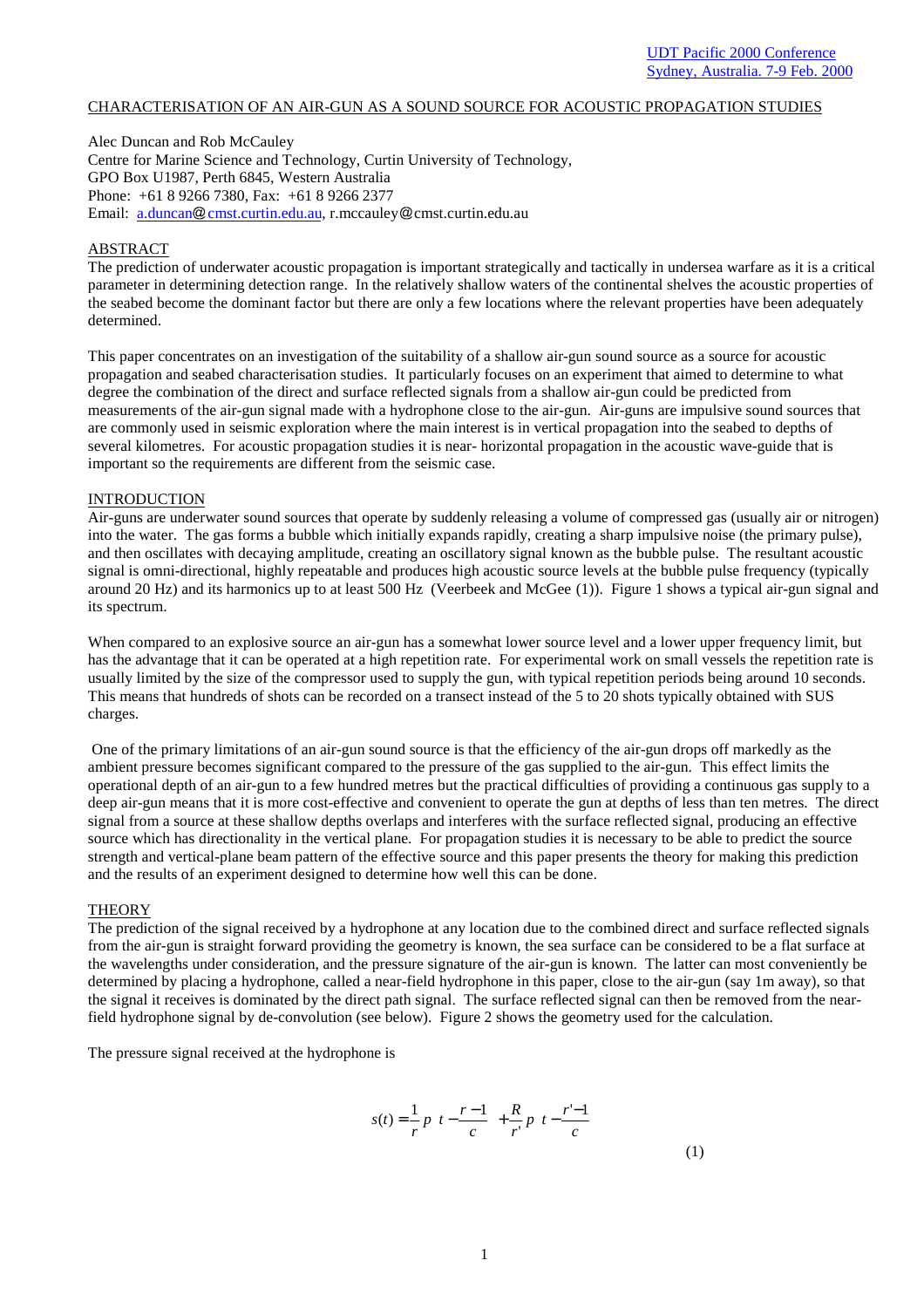Where:

 $r$  is the distance of the hydrophone from the source  $(m)$ ,

'is the distance of the hydrophone from the ghost source (ie surface reflectedimage,m), *r*

 $\overline{R}$  is the pressure reflection coefficient for a reflection from the sea surface (usually -1),

 $c$  is the speed of sound  $(m/s)$ ,

t is time (s), and

 $p(t)$  is the pressure signal due to the source only, referred to a distance of 1m from the centre of the

source (Pa).

Equation 1 applies to the near-field hydrophone and to a hydrophone placed a long way from the air-gun (a far-field hydrophone), the difference being that in the near-field case r << r' so that the first term dominates whereas in the far-field case r and r' are very nearly equal and so both terms have similar magnitude.

Although the effect of the surface reflection on the near-field hydrophone signal is small it can be removed using the following iterative procedure:

$$
p_i(t) = rs \left( t + \frac{r-1}{c} \right) \quad i = 0
$$
  

$$
p_i \left( t - \frac{r-1}{c} \right) = rs(t) - \frac{rR}{r'} p_{i-1} \left( t - \frac{r'-1}{c} \right) \quad i = 1, 2, 3, \dots
$$
 (2)

An alternative method, which gives equivalent results and has the advantage of being significantly faster to compute, is to make the correction in the frequency domain. The starting point is to re-express Equation 1 as:

$$
s(t) = \frac{1}{r} p \left( t - \frac{r-1}{c} \right) * (\delta(t) + \delta(t-\tau))
$$
\n(3)

where :

represents the convolution operation, ∗

$$
\tau = \frac{r'-r}{c}
$$
 and

 $\delta(t)$  is the Dirac delta function.

By Fourier transforming Equation 3 and invoking the convolution and shift theorems for Fourier transforms it is straight forward to show that:

$$
S(f) = \frac{1}{r} P(f)e^{-i\omega \frac{r-1}{c}} \left( 1 + \frac{rR}{r'} e^{-i\omega t} \right)
$$
\n(4)

Here  $\omega = 2\pi f$  is the angular frequency and capital letters have been used to denote the frequency domain counterparts of the corresponding lower case time domain variables.

Equation 4 can be rearranged to solve for  $P(f)$ , which can then be inverse Fourier transformed to yield  $p(t)$ .

#### EXPERIMENTAL METHOD

The experiment reported here was carried out on the 23rd of April 1999 in the vicinity of 32°20'S, 114°58'E, approximately 30 nautical miles west of Rockingham, Western Australia. The water depth at the site was approximately 500 m. There was a 2 m swell from the SW and a 1.5 m sea from the SE with winds of 15-20 knots from the SE. Some 800 shots were recorded at ranges varying from 70m to 6 km.

The sound source used in the experiment was a Bolt PAR model 600B air-gun which was fitted with a 20 cubic inch  $(3.28 \times 10^{-4} \text{ m}^3)$  firing chamber and operated at a pressure of 10 MPa. The air-gun was mounted in a tow-fish and towed behind the vessel at approximately 3 knots at a mean depth of 3.8 m.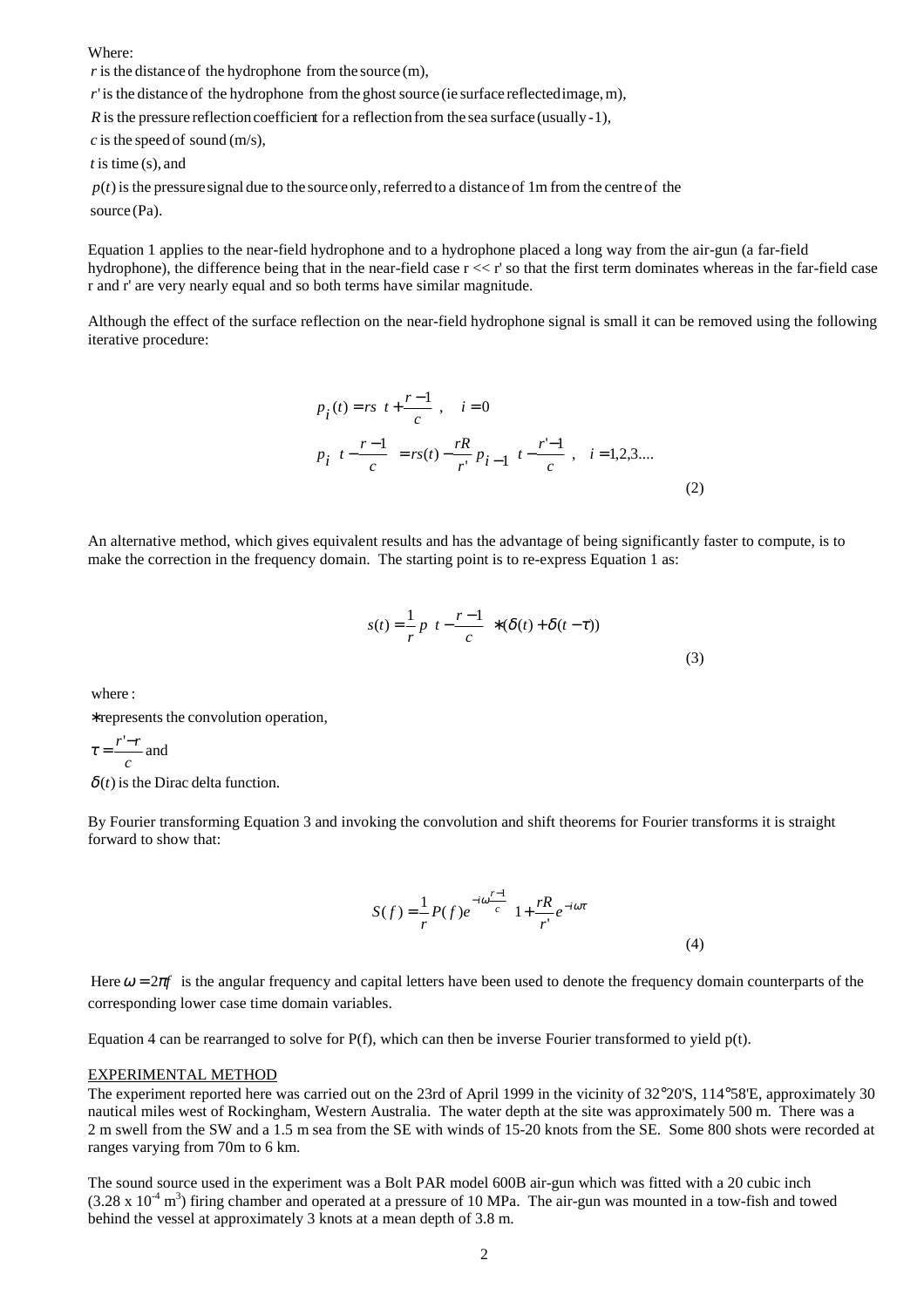Signals were received by two hydrophones on a drifting recording package. The hydrophones were at depths of 21 m and 46 m and two digital audio tape (DAT) decks in an underwater housing were used to record each hydrophone with two different gain settings. Each DAT deck recorded both hydrophones so that the relative arrival times at the hydrophones could be determined. A sonobuoy hydrophone was located next to the upper hydrophone and cabled to a sonobuoy radio transmitter on the surface.

A two-channel DAT tape deck on board the vessel recorded the signal from the near-field hydrophone which was mounted on the tow-fish 0.87 m from the air-gun's exhaust ports. The other DAT channel was used to record the output from the sonobuoy receiver. This allowed the distance from the source to the drifting package to be determined from the time difference between the near-field hydrophone and sonobuoy signals. A CTD cast was made to a depth of 200 m to enable the sound velocity profile to be computed.

Two deployments of the drifting package were made, the first for 3.5 hours and the second for 1.5 hours. Fifty minutes into the first deployment the sonobuoy hydrophone failed and no further useful sonobuoy signals were received for the remainder of that deployment. The failed hydrophone was replaced with a spare before the second deployment and operated satisfactorily for the rest of the experiment. Source to drifting receiver separations varied between 100 m and 6 km for the first deployment and between 80 m and 3 km for the second deployment.

## EXPERIMENTAL RESULTS

Near-field hydrophone signals for a typical shot are shown in Figure 3 and clearly show the expected structure of an initial impulse followed by a gradually decaying component due to the bubble oscillation. The signals were consistent from shot to shot except for slight differences in the bubble oscillation frequency caused by changes in hydrostatic pressure due to the effect of surface waves.

An expanded view of the initial impulse is also shown in Figure 3. Here a high frequency noise component appears to be superimposed on the expected signal but, unlike true noise, it is consistent from shot to shot. Inspection of the far-field hydrophone signals indicated that this high frequency component was not radiated into the far-field to any significant degree. A plausible explanation is that when the air-gun fired it caused the tow-fish to vibrate and these vibrations then coupled mechanically to the hydrophone.

Figure 4 shows a comparison between the measured and predicted far-field time domain signals at the deep hydrophone for a shot at a range of 107m. In general the agreement was good but the predicted signal had more high frequency noise than the measured signals. The high frequency noise was directly attributable to the high frequency noise component in the near-field hydrophone signal discussed above. At longer ranges the high frequency noise signal dominated the predicted signal and it was necessary to filter the signals using a high order low-pass filter with a 500 Hz cut-off frequency in order to provide a meaningful comparison. The filtered signals agreed well with the measured signals whenever there was adequate signal to noise ratio in the measured signal to provide a meaningful comparison.

A comparison of the same signals in the frequency domain is given in Figure 5. Generally the predicted and measured spectra agreed to within a few dB in the frequency range 20 Hz to 400 Hz although there were larger discrepancies at frequencies corresponding to nulls in the bubble pulse spectrum (eg 32 Hz, 64 Hz). There was also a spectral notch in the predicted signal at about 250 Hz which was not seen in the measured signal. This originated from a spectral notch in the signal recorded by the near-field hydrophone which appears to have been due to the high frequency noise component.

Figure 6 shows the mean and standard deviation of the dB differences between the predicted and measured signals for both hydrophones as a function of frequency for 42 shots at ranges varying from 80 m to 1000 m. These results covered depression angles (from the horizontal) ranging from  $1.1^\circ$  to  $13^\circ$  for the shallow hydrophone and from  $2.4^\circ$  to  $28^\circ$  for the deep hydrophone and were for the vessel steaming away from the recording package. In the frequency range 20 Hz to 200 Hz the shallow hydrophone signal was under-predicted by about 2.5 dB and the deep hydrophone signal was over-predicted by about 1.5 dB. Standard deviations were greater for the shallow hydrophone which was subject to a higher level of flow noise than the deep hydrophone. The effect of the spectral notch in the predicted signal at 250 Hz can be seen and at frequencies above 400 Hz the discrepancies between the measured and predicted signals became large. The discrepancies at high frequencies were expected because at these frequencies the height of the surface waves was a significant fraction of the acoustic wavelength and therefore the assumption of a plane water surface was no longer valid.

Equivalent results for the case of the vessel steaming towards the recording package showed similar trends although the mean prediction errors for both hydrophones were 1.5 dB higher than for the departure run. The reason for this discrepancy is not known although there is evidence of a systematic change in air-gun depth due to a change in vessel speed through the water due to the vessel steaming either into or with the 2 m swell. The standard deviations of the prediction errors were also slightly larger for the approach run although this is attributable to the larger vessel motion, and hence air-gun motion, experienced with the vessel travelling into the sea.

# **CONCLUSIONS**

Whenever there was sufficient signal to noise ratio in the measured data, predicted far-field signals agreed with measured signals to within a few dB over the frequency range 20 Hz to 200 Hz. Noise in the near-field hydrophone signal, believed to be due to vibration of the tow-fish, degraded the predicted signal at frequencies above 200 Hz. Above 400 Hz there were marked differences between the predicted and measured signals, presumably due to the breakdown of the flat water surface assumption.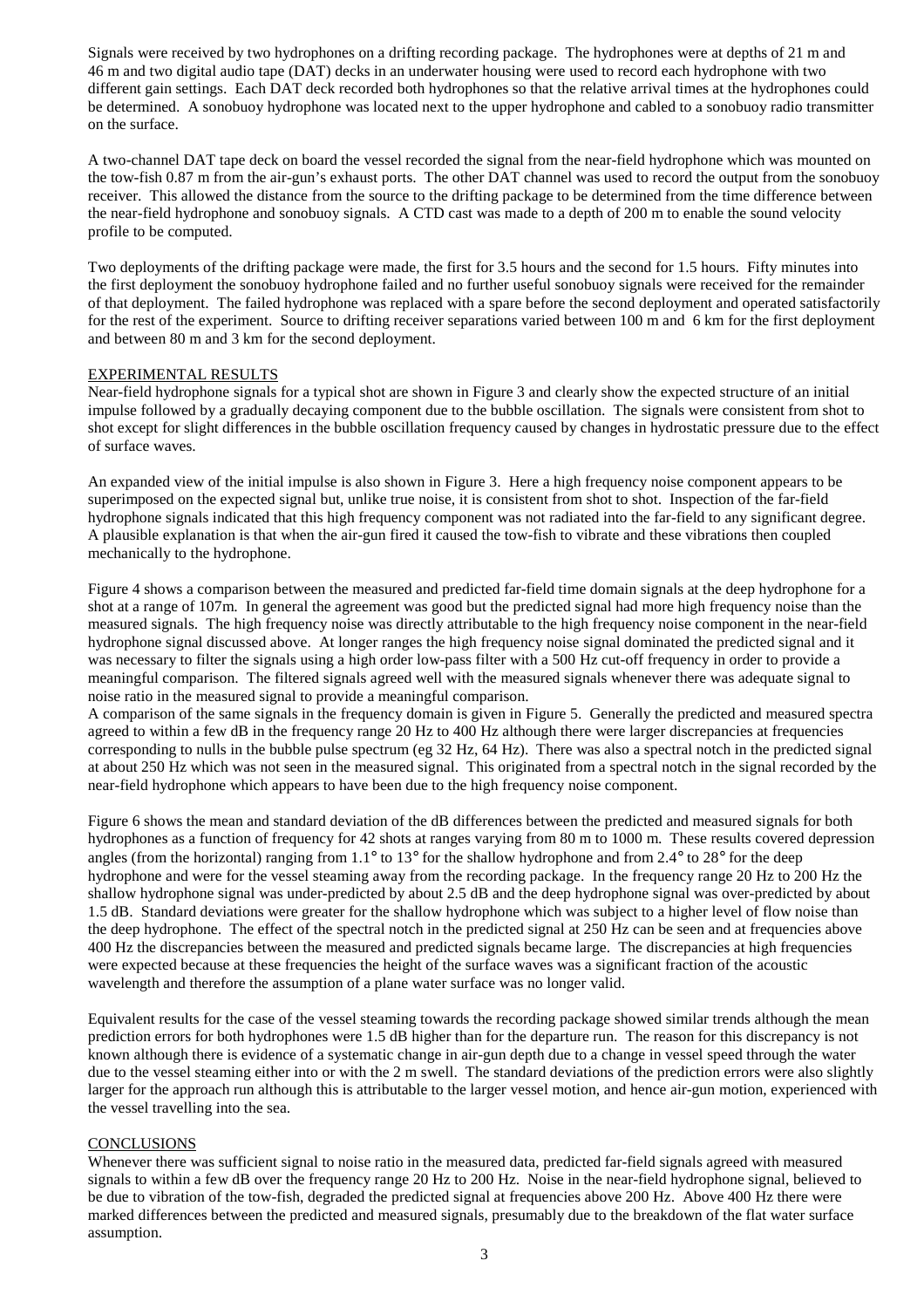There was a systematic difference between measurements made with the shallow and deep far-field hydrophones of about 4 dB which implies either a calibration error, or a change in the sensitivity of the shallow hydrophone due to it being mounted close to an air filled housing There were also systematic differences of a few dB between results obtained during approach and departure runs. This may be related to systematic differences in air-gun depth.

These results showed that the characteristics of the effective source formed by a shallow air-gun and its surface reflected image could be predicted from measurements made with a single hydrophone located close to the air-gun. In the prevailing conditions of a 2 m swell and 1.5 m sea the prediction had an adequate level of accuracy for most acoustic propagation studies over a frequency range extending from the air-gun's bubble pulse frequency (20 Hz) up to at least 200 Hz. Improvements in the near-field hydrophone mounting arrangements to isolate the hydrophone from mechanical vibrations of the tow-fish may have extended the upper frequency limit as far as 400 Hz.

The high repetition rate offered by air-guns is a major advantage of these sources when compared to explosives, as is their high degree of repeatability, relatively low running costs and much reduced safety requirements. The ability to predict the characteristics of shallow air-gun sources, as demonstrated by this project, makes them a very attractive source for this kind of work.

### ACKNOWLEDGEMENTS

This work was funded by the Maritime Operations Division of the Defence Science and Technology Organisation (DSTO).

The authors would particularly like to thank Mr Malcolm Perry and Mr Justin Hoffman from the Centre for Marine Science and Technology for their assistance with the experimental component of this project.

## **REFERENCES**

(1) N H Verbeek and T M McGee, "Characteristics of high-resolution marine reflection profiling sources", 1995, J. Applied Geophysics, Vol 33, pp 251-269



Fig 1. Typical signal from an air-gun and its energy density spectrum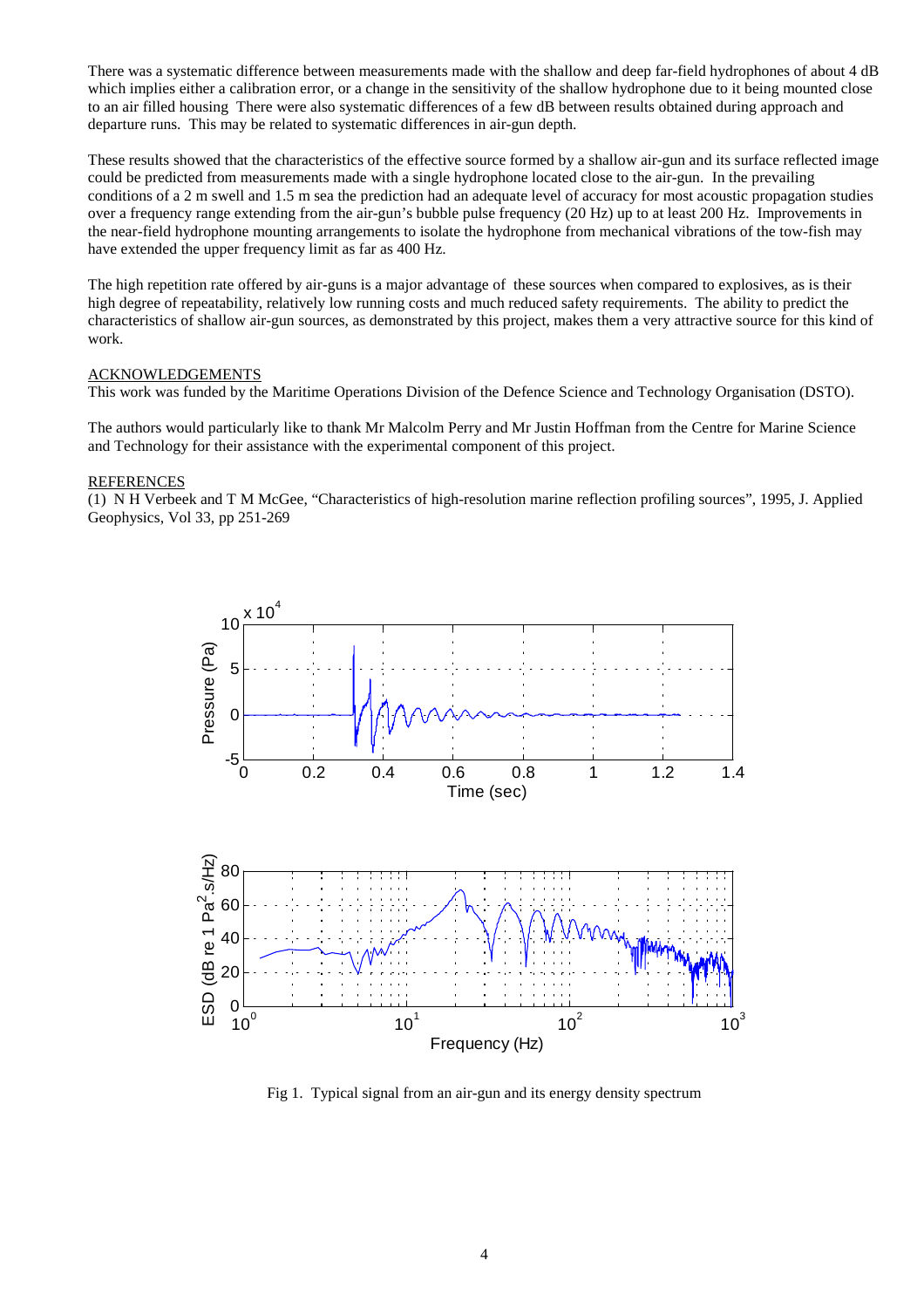

Figure 2. Geometry for calculation of received signal due to direct path and surface reflection. S is the source, G is the ghost or image source caused by reflection at the sea surface and H is the receiving hydrophone.



Figure 3. Near-field hydrophone signal and expanded signal



Figure 4. Time domain comparison of predicted and measured signals for a shot at 107 m range, a gun depth of 3.6 m, and a hydrophone depth of 46 m.